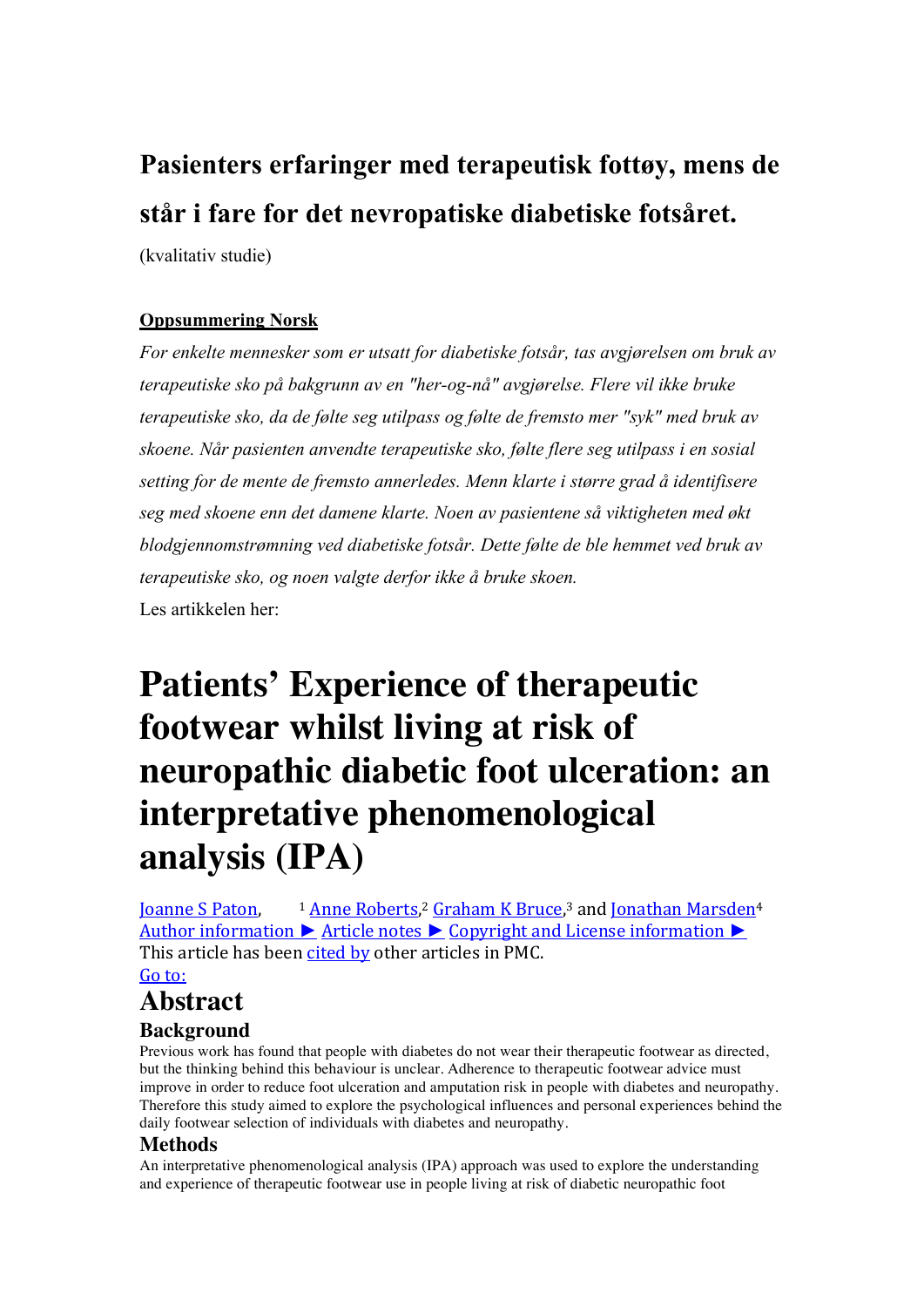ulceration. This study benefited from the purposive selection of a small sample of four people and used in-depth semi structured interviews because it facilitated the deep and detailed examination of personal thoughts and feelings behind footwear selection.

#### **Findings**

Four overlapping themes that interact to regulate footwear choice emerged from the analyses: a) Selfperception dilemma; resolving the balance of risk experienced by people with diabetes and neuropathy day to day, between choosing to wear footwear to look and feel normal and choosing footwear to protect their feet from foot ulceration; b) Reflective adaption; The modification and individualisation of a set of values about footwear usage created in the minds of people with diabetes and neuropathy; c) Adherence response; The realignment of footwear choice with personal values, to reinforce the decision not to change behaviour or bring about increased footwear adherence, with or without appearance management; d) Reality appraisal; A here and now appraisal of the personal benefit of footwear choice on emotional and physical wellbeing, with additional consideration to the preservation of therapeutic footwear.

#### **Conclusion**

For some people living at risk of diabetic neuropathic foot ulceration, the decision whether or not to wear therapeutic footwear is driven by the individual 'here and now', risks and benefits, of footwear choice on emotional and physical well-being for a given social context.

**Keywords:** Adherence/compliance, Diabetes, Neuropathy, Footwear, Interpretative phenomenological analysis, Semi-structured interview, Qualitative

#### Go to:

# **Background**

Diabetes is a growing epidemic [1]. In 2000, diabetic disease was estimated to affect 171 million people worldwide, this figure is expected to increase to 366 million by 2030 [2]. Foot ulceration is a common and debilitating complication of diabetes affecting 15% of diabetic individuals at some time [3]. Living with foot ulceration has been linked to diminished wellbeing, quality of life and physical health [4,5]. The long-term outcome of foot ulceration is devastating, a substantial proportion of diabetic persons (11-26%) developing foot ulceration progress to amputation  $[6,7]$ . Diabetic peripheral neuropathy has been associated with increased ulceration risk [8]. It is recommended that people with diabetes and neuropathy wear insoles accommodated within therapeutic footwear to reduce mechanical tissue stress on the plantar surface of the foot and help in the prevention of foot ulceration [9]. However footwear and insoles are only effective in reducing ulcer risk when worn. Chantelau and Haage [10] report that neuropathic patients, with diabetes and a history of foot ulceration, wearing protective shoes for more than 60% of the daytime reduced ulcer relapse rate by 50%. However, a number of empirical studies found that although participants were wearing the prescribed footwear regularly, they were doing so for only part of the day [11-13]. Insole and footwear compliance must be improved to enable the person with diabetic neuropathy to accumulate sufficient wear time to potentially achieve therapeutic effect. The reasoning behind this selective therapeutic footwear use is unknown. There has been little focus on understanding how the lived experience of people with diabetes and neuropathy who have been provided therapeutic footwear influences footwear selection. If we can better understand the lived experience  $[14]$  of people with diabetes and neuropathy who are issued with therapeutic footwear and insoles and how they use their footwear, then we can design more effective implementation strategies to support adherence to therapeutic footwear advice. Quantitative research investigating adherence to footwear advice in diabetic people suggests that a large number of people are not wearing their therapeutic footwear all day, every day as directed [13]. Several surveys have shown that people chose not to wear their therapeutic footwear because; the therapeutic footwear did not appear stylish enough (to the women subjects); they had a preference for their own shoes, the footwear was reserved for use on special occasions; or they preferred not to wear therapeutic footwear whilst indoors, despite footwear education to the contrary  $[11,12,15]$ . The differing perspectives of patients and health professionals on the use of therapeutic footwear have been explored to begin to explain this apparent knowledge-action gap [15]. Health professionals focused on morbidity limitation with no regard for the difficulties experienced by patients in adhering to advice. Whereas for diabetic people within the lived experience, the advice received required behaviour change which they considered difficult and beyond what was socially and personally acceptable. The way in which people think about and react to the professional recommendation to wear their therapeutic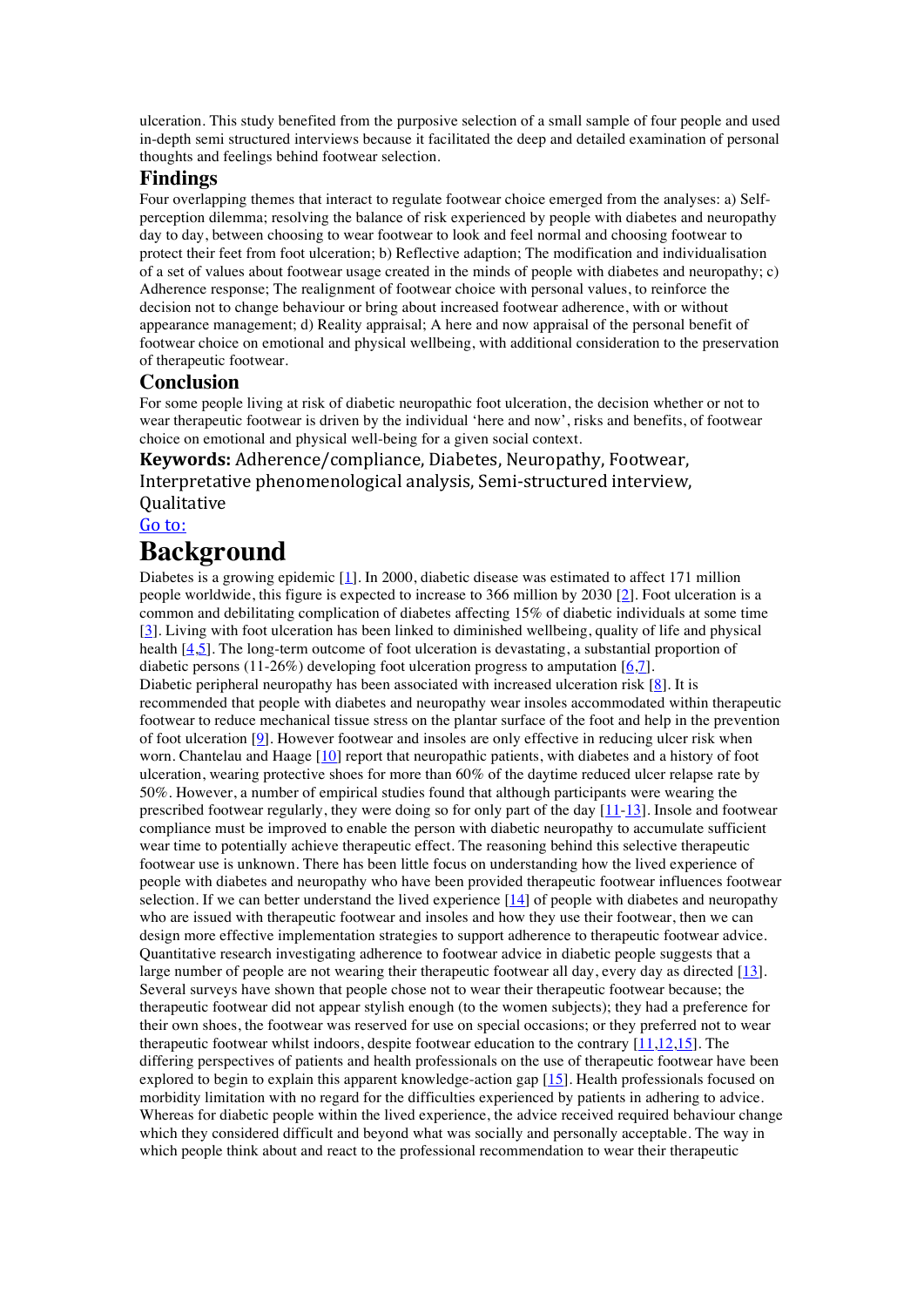footwear all of the time is likely to be a uniquely personal experience. Understanding this personal perspective in detail is essential for informing footwear education in the clinical setting [16]. Most literature focuses on the gap between patient knowledge and patient behaviour in those with diabetes who are required to self-manage their blood sugar control [16-18]. As the burden of diabetic complications, including neuropathic foot ulceration, begins to outweigh that of glycaemic control some focus has shifted toward diabetic foot ulceration prevention [19]. Despite foot ulceration being preventable and there being a shift toward more patient centred approaches to ulcer prevention, a recent Cochrane review of randomised control trials found little evidence of a reduction in foot ulceration rate following a programme of patient education [20]. Vileikyte et al 2004 suggest that attention should now be directed toward the psychological influences and personal experiences affecting footwear daily life routines [5]. Work in this area is limited, although some progress has been made to explore how the beliefs, emotions and experiences of people living under the threat of diabetic foot ulceration influences their behavioural responses  $[5,21,22]$ . The authors  $[5,21,22]$  concluded that patient beliefs about how foot ulcers are caused, and their emotional response toward foot ulceration including fear and worry, influence their foot care behaviour  $[5,21]$ . Although relevant, it is difficult to understand specifically how these findings relate to the individual thinking behind the daily footwear selection of patients choosing not to wear their insoles and footwear for all of the daytime.

The aim of this study was to explore the understanding and experiences of people living with diabetes and neuropathy in relation to wearing insoles and therapeutic shoes, and to explore how this might explain insole and footwear wearing habits. In particular we used a qualitative method grounded in interpretative phenomenological analysis (IPA), because this method is suitable for understanding the unique personal perspectives and meanings associated with living at risk of diabetic neuropathic foot ulceration, and use or non-use of therapeutic footwear [23].

#### Go to:

## **Method**

We required an inductive approach and chose IPA to both capture and analyse the data. IPA is committed to understanding how people make sense of their lived experience, particularly when the everyday becomes significant. It is therefore well suited to exploring what happens when people at risk of foot ulceration make decisions about how to use footwear specifically designed to protect their feet from damage. IPA allows consideration of the lived experience of the person being researched and also the researcher's experiences through a process of reflexivity [23]. The participant interprets their own situation and the researcher in turn uses their knowledge and experience to interpret the meaning of the data given to them by the participant (double hermeneutic).

#### **Participants**

People attending NHS podiatry clinics within South West England were purposively sampled. People were invited to join the study if they had diabetes and neuropathy (as defined by clinical testing using a monofilament and tuning fork) and if they had been supplied with therapeutic insoles and footwear at least 6 months ago. Those interested in joining the study were provided an information sheet about the study along with the contact details of the researchers. People volunteering to join the study then contacted the researcher for additional verbal information, to ask questions and to be pre-screened against the inclusion criteria. All four participants meeting the inclusion criteria gave written consent to participate in interviews.

The two men aged 58 and 71 years and two women, aged 59 and 84 years all described their current foot health as fine or good. Two of the participants worked full time, one was retired and the other although retired still worked on a part-time basis. The women participants lived with their spouses, the two men lived alone. Two had been living with diabetes for more than 20 years and two between 8- 10 years. All had experience of wearing therapeutic insoles and shoes for between 4 and 10 years. All recalled some history of foot problems, ranging in severity from blistering to bilateral Charcot Arthropathy and the amputation of a digit. Participant's names have been changed to protect the identity of the person.

#### **Procedure**

We obtained ethical approval from the South West Regional Ethical Committee before study commencement. One researcher (JP) conducted and audio-recorded in-depth semi-structured interviews within the participant's own home or a place preferable to them, such as the local hospital or university setting. Interviews lasted up to one hour; each began by asking participants about general demographic information such as age, duration of diabetes and any self-reported foot problems. In line with IPA, questions focused on each participant's unique experience of how therapeutic footwear fitted with daily life and their thoughts and feelings about wearing therapeutic footwear. As such the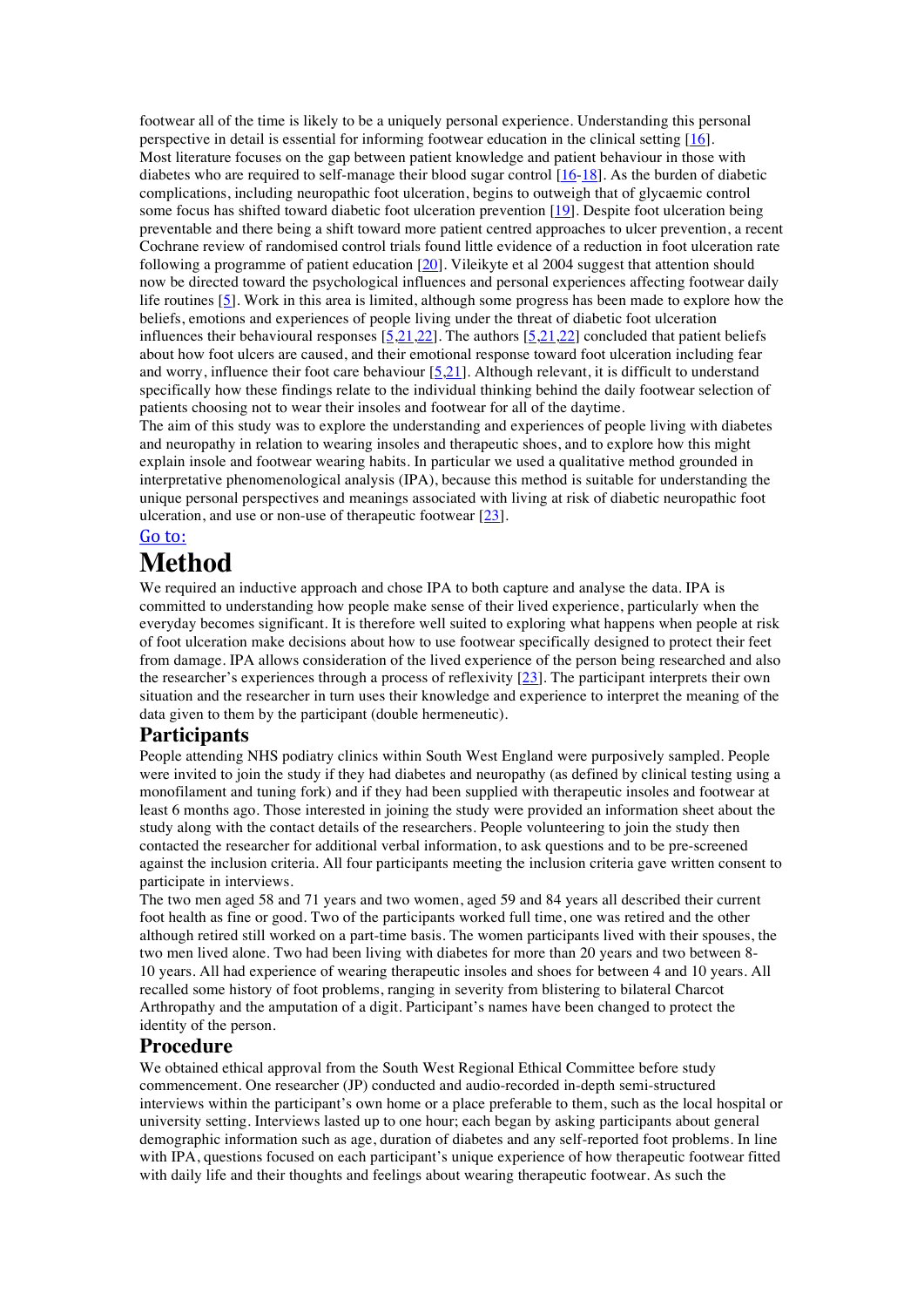interview schedule (Additional file 1) was treated as a guide to allow the flow of conversation to follow the particular concerns of the participant. The schedule included a number of probes designed to prompt the participant into disclosing an increased level of depth and detail.

The audio recording was transcribed verbatim and analysed, following the strategy recommended for IPA to theme and interpret the data [23]. One researcher (JP) undertook a line by line interpretative analysis of the concerns and understandings of each participant to produce a comprehensive analysis to make sense of the personal meaning within each account. During the next stage these initial notes were used to identify within case themes of commonality and differences. Drawing on her own thoughts and perceptions, and through an iterative process of reflection, the researcher (JP) developed a structure of superordinate themes for each case, to explore relationships between themes. This interpretative viewpoint was influenced by her professional role as a podiatrist and experience of fitting and assessing therapeutic footwear. Throughout the analysis a reflective account of the interpretative thought processes was recorded and those thoughts balanced with discussions held with the second author (AR not a podiatrist). Once this process had been repeated for each case the process moved to identify patterns across cases. Finally higher order concepts were configured to illustrate both unique idiosyncratic and shared characteristics of the study participants.

The second author (AR) audited the first two transcripts to check for credibility between the annotations, the list of themes and the original transcript. Concordance was achieved through discussion based on the original transcript. The second case was presented to a steering group of healthcare professionals with qualitative research experience and their personal perspectives discussed. One participant was invited to reflect and comment on the final interpretation of her thoughts and feelings to ensure she considered the findings relevant and accurate.

#### Go to:

# **Findings**

The analysis identified four recurrent and related themes that together revealed a process which was rehearsed frequently within the minds of the participants when making the decision of when and where to wear their therapeutic footwear and insoles. It became clear from the analysis that the decision to wear the footwear was not simply a case of interpreting the footwear advice given, but was based on a complex interaction of internal thoughts and values, and external events that developed and fluctuated. The four themes derived from the participants' decision making processes were; 1) the self-perception dilemma (do I appear normal versus am I at risk of foot ulceration?); 2) reflective adaption (the adaptation of personal values regulating footwear choice); 3) adherence response (the alignment of therapeutic footwear adherence with personal values); 4) reality appraisal (the here and now impact of footwear choice).

Below we explore the understandings and experiences of four people living with diabetes and neuropathy issued with insoles and therapeutic shoes, and how their understandings and experiences explain insole and footwear wearing habits. We concentrate in detail on the shared themes but also the participant's individual accounts to conceptualise their individual footwear decision making.

#### **The self-perception dilemma: do I appear normal versus am I at risk of foot ulceration?**

When first issued with therapeutic footwear, all participants assessed the visual appearance to determine if the style of the shoe fitted with their perception of the accepted 'norm'. Derek, for example, views the appearance of his therapeutic footwear as meeting his individual vision of a men's winter shoe: 'I mean, they look like normal shoes don't they'.

In sharp contrast the women participants believed that the style of their therapeutic footwear was far removed from their internalised image of a ladies shoe. Barbara initially remembers the repercussions of being given what she viewed as 'horrible' footwear:

"Um I just couldn't believe that I was just given these shoes. I should of taken a picture because they were like old diving boots and I thought I [pause] ya know I wana work, I wana be relatively normal and do the things that I wana do I just thought I can't do that with these horrible [pause] shoes". Balanced against this assessment of normality was the question of foot health risk. Participants generally were aware that the footwear was provided for therapeutic benefit. Participants had a varying understanding of the potential for diabetic foot ulceration, dependant largely on personal circumstance, reason for the initial referral and any subsequent foot care education. However the key determining factor for participants resolving the conflict between achieving social inclusion and minimising risk of foot ulceration was whether or not they felt they were at immediate risk of foot ulceration and the estimated magnitude of that risk.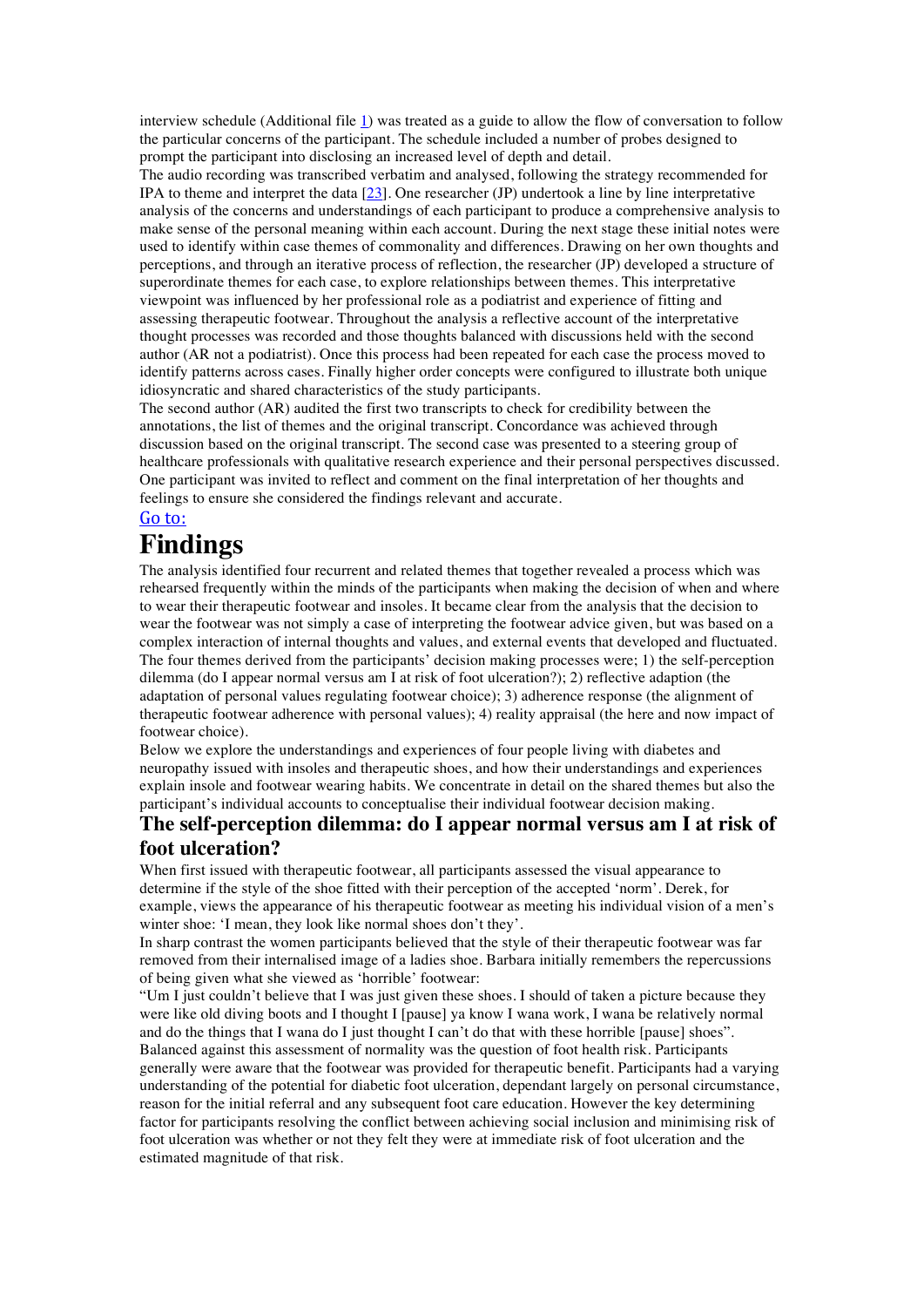Derek: "I don't buy shoes at all. I've only got two pairs of shoes those and the ones that the orthotist gave me probably three weeks and month ago. I wouldn't consider going into a shoe shop and buying shoes. Ya know black or whatever. Umm but I wouldn't I would only wear shoes that the orthotist has got for me".

[and why is that? why would you only wear those?]

"I'd be worried about rubbing toes and perhaps having another toe removed or worse ya know".

#### **Reflective adaption: adaptation of personal values regulating footwear choice**

The intention to wear therapeutic footwear all of the time was not sufficient to alter behaviour. For participants to make the decision to wear their therapeutic footwear and then find the motivation to change behaviour, they first needed a set of personal regulating values to measure their actions against. These personal values were individually constructed and continuously adapted through self-reflection of a number of influencing factors including;

#### **Self-image**

Thoughts about self-image were gender dependant, predominantly a concern for the women participants. Overtime both women have at some level adapted their self-image to take account of the therapeutic footwear. During that transitional process both women have adjusted their personal values to become more comfortable with their self-image. Edith demonstrated a change in mind set when faced with an important social gathering ' I don't take so much notice now…..it doesn't bother me so much …'.

#### **Everyday function**

The benefit of maintaining function, and being considered by others as functionally normal, often became more important than negative issues relating to self-image, particularly for the women participants. The overriding concern for participants was to function within the social norm, and to that end, be seen to lead a normal life. Edith sums up her functional reliance on her footwear; 'without these [therapeutic] shoes I don't think I'd ever go out'. Likewise it appeared that through a reflective process, any visual implications of the therapeutic footwear with regard to obvious disability were overridden by Barbara's desire to lead a functionally normal life, 'If I didn't have shoes that I could wear and walk around in I couldn't function'.

#### **Environment and activity risk**

Day to day the male participants in particular regularly appeared to use a process of reflection to reset their personal values and determine the risk they were about to put their feet under, given a particular social context or planned activity. This reflection often seemed almost intuitive and situated in the here and now. Within a high risk setting the men were more likely to choose to wear their therapeutic footwear. However in environments considered to pose low risk to their foot, a rationale for an alternative footwear selection would often be made; 'the orthotist tells me not to wear the sandals….because of injuries perhaps? But I don't feel there's a risk (at home)'. For both men participants, the level of risk was considered proportionate to the familiarity of the surroundings.

#### **Pivotal event**

Therapeutic footwear is issued to people with diabetic peripheral neuropathy as part of the foot ulcer prevention strategy, often before the recipient has experienced any symptoms. However Derek and Barbara described the impact of a specific life changing event where they experienced first-hand the consequences of diabetic neuropathic foot pathology. Once the consequence of taking risks with their choice of footwear had been realised, participants responded by reflecting on the event to identify in their minds a controllable cause. Where footwear was seen as contributory, participants took direct action to change their footwear choice to prevent reoccurrence; Derek 'I'm frightened of wearing other shoes because of the problems before'.

#### **Adherence response: alignment of therapeutic footwear adherence with personal values**

If current behaviour was aligned to personal values, then the footwear selection would remain unchanged and unchallenged in the minds of the participants. For example, Andrew suggested that the decision to wear slippers in preference to therapeutic shoes whilst indoors seemed common sense and a matter of course:

"Well I don't really need to, if I want to go to the toilet I don't really need to put me shoes on to go up the stairs do I ya know, also if I'm a like gona go up and have a shower".

In contrast, Barbara recounts a pivotal moment in her transition to accepting her footwear when she made a conscious decision to align her behaviour to her newly formed set of values regarding her footwear selection: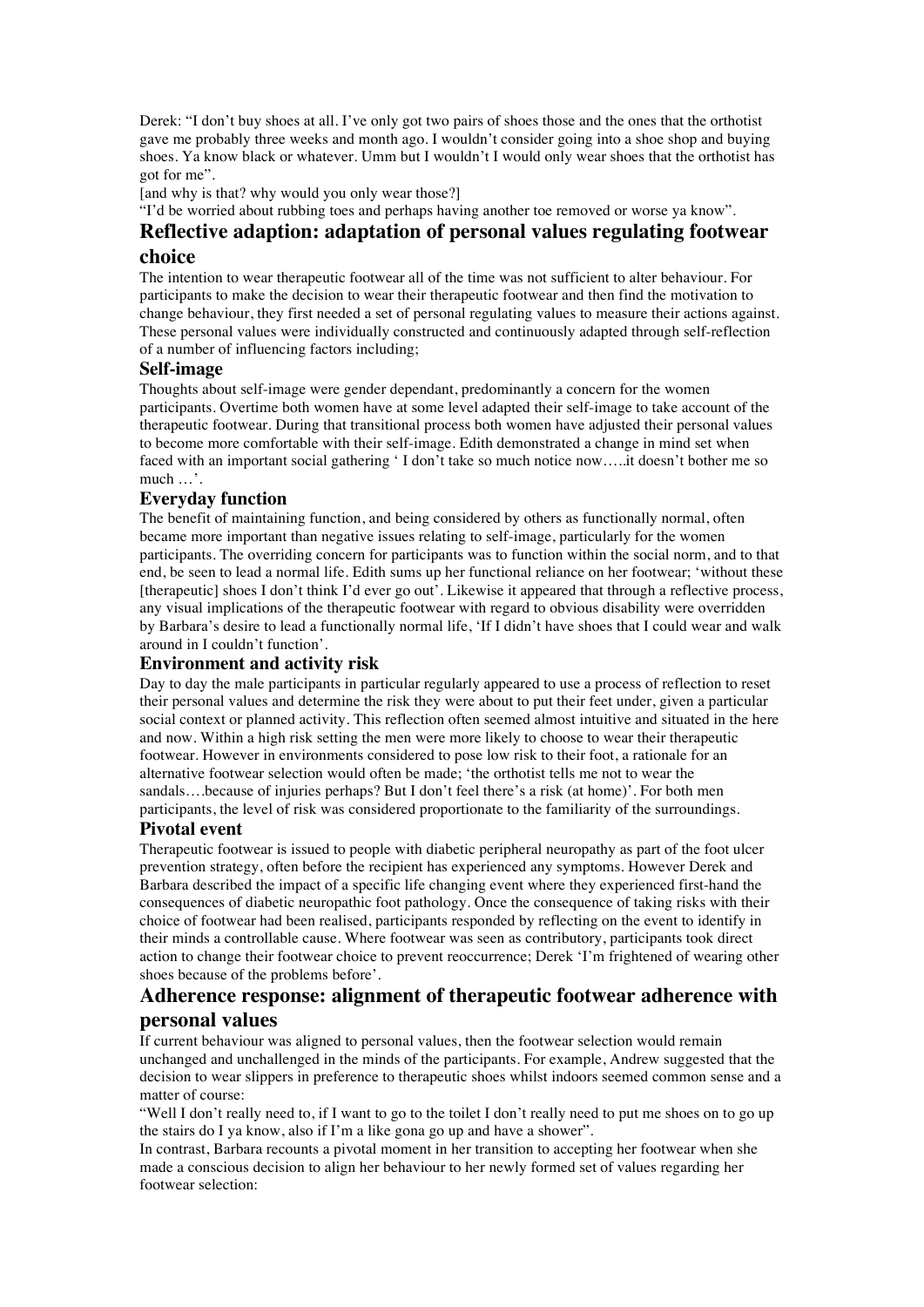"I'm never going to be able to wear this (retail shoes), so I did I parcelled them up and I took them down to [the charity shops] and thought right that's the end of it".

#### **Reality appraisal: the here and now impact of footwear choice**

Participants reflected upon their self-perception, before selecting the footwear deemed suitable for a given situation. Finally participants would undertake a self-appraisal to review the reality of their footwear selection decision on their immediate sense of wellbeing. Three areas of impact were mentioned as of particular concern to participants:

a) The effect of footwear choice on physical health, including ability to work, attend social functions and shop without limitations. The majority of participants experienced a direct improvement in mobility and an increased sense of freedom whilst wearing their therapeutic footwear:

b) The effect of footwear choice on sense of wellbeing. Participants lived in the moment, responding to and being influenced by their immediate feelings of wellbeing. In particular participants described an association between their footwear choice and mood. For most participants the act of releasing their feet from their therapeutic footwear was important, particularly whilst in the comfort of their own home, signalling a wind down transition towards 'feeling more relaxed'. Edith summarises her views: '*But sometimes you feel you want to take the ordinary shoe off ya know to relax your foot'.*

c) The effect of footwear choice on the condition of their therapeutic footwear. Participants generally regarded their therapeutic footwear as an item of quality and value. This regard for their therapeutic footwear as a valued possession to be cherished fuelled an unhealthy desire to extend the useful life of the footwear and keep them in good condition. Edith recounted her rationale for her daily footwear choices:

Edith: "But it's just one of these things I rather be comfortable because I mean I used to be in agonies trying to walk we couldn't go for very long walks could we, because I just couldn't….Because after I had the shoes and I bought this one (walking frame) and I said to (my husband) I'm sure I could go into town now cause for years we hadn't gone to town had we".

"…..winter or wet these, 'cause I don't want to spoil the white ones. I only put these [worn out condemned therapeutic footwear] on to save these [current therapeutic footwear] I won't wear these [current therapeutic footwear] all day cause of wearing them out".

#### Go to:

# **Discussion**

By exploring the understandings and experiences of patients with diabetes and neuropathy issued with insoles and therapeutic shoes using an IPA approach, we shed light how an individual's thoughts and feelings influence footwear choice, particularly the decision only to wear therapeutic footwear for some of the daytime.

#### **The self-perception dilemma: do I appear normal versus am I at risk of foot ulceration**

Differences in psychological impact of therapeutic footwear appearance between men and women with diabetes and neuropathy might be explained by inference to work by Kaiser and colleagues  $[24]$ . This work exploring the clothing choice of disabled students used a negotiated outcomes perspective to combine the findings from focus groups with responses from open ended questionnaires. They concluded that disability was only disruptive when taken for granted social norms were breached, that is when responders looked different to everyone else  $[24]$ . Authors found that wearing special clothing was avoided because it reinforced differences between disabled and abled bodied persons, thus disabled students manipulated appearance by selecting normative clothing. In the current study women with diabetes and neuropathy found wearing the visibly different therapeutic footwear drew attention to an otherwise hidden disability, disrupting the taken for granted social norm.

Participants in this study described the daily life-disease conflict encountered between adhering to the social norm and responding to their estimate of ulceration risk when selecting footwear for a given circumstance. This dilemma between taking part in a normal life and managing the consequences of diabetes has been discussed in terms of other aspects of diabetic management [16,18]. Described in the current study as the self-perception dilemma, Beattie and colleagues [21] observed similar behaviour (termed 'strategic adherence'), in a comparable patient group. Patients living at heightened risk of reulceration reported self-negotiating a comparable compromise between choosing to live a normal life or following foot care advice.

The self-perception dilemma played out in the minds of people with diabetes and neuropathy, particularly women, may be reduced if a resolution between fitting in with everyone else and protecting their feet from foot ulceration could be established. This gap might be reduced by normalising the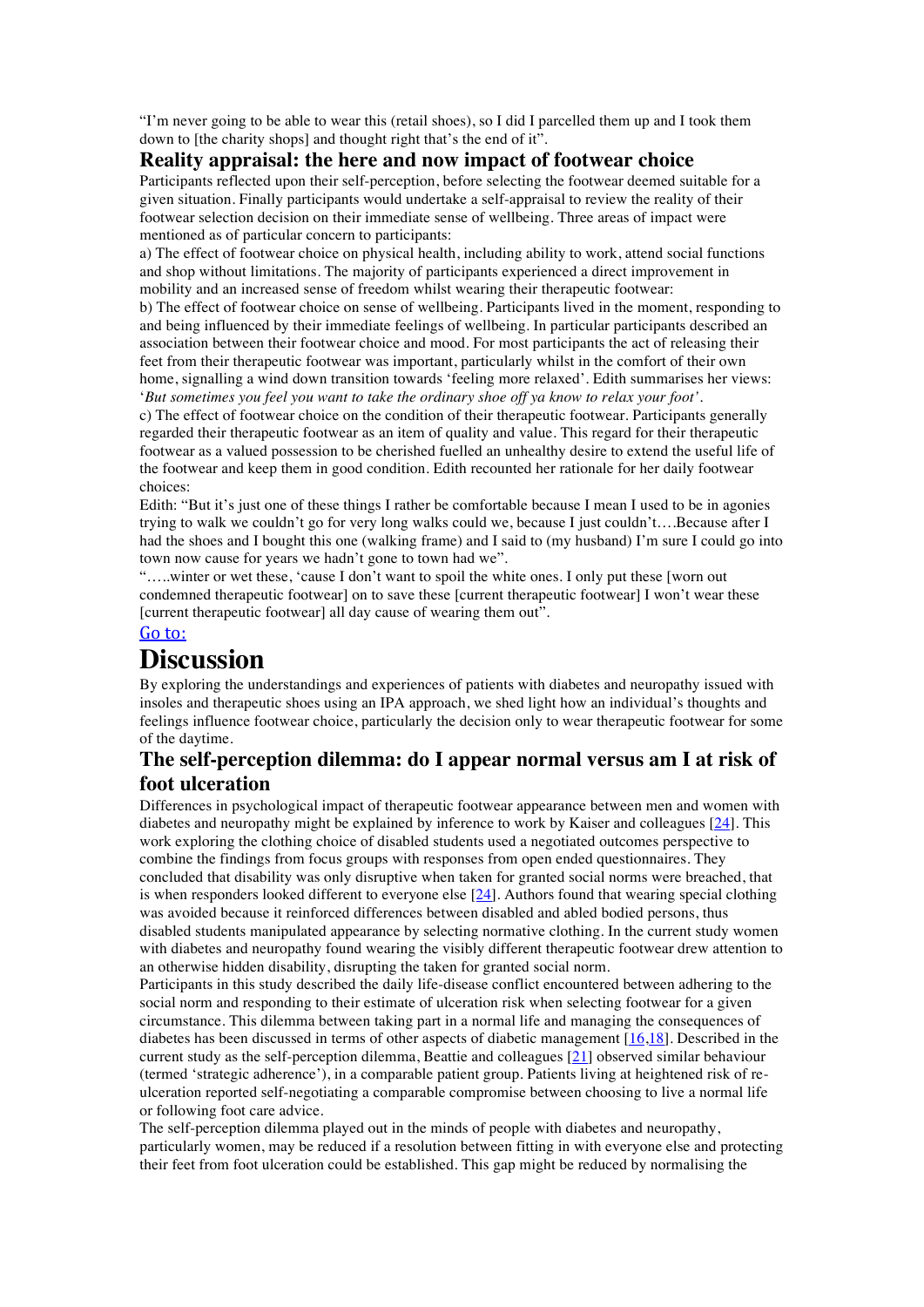appearance of the therapeutic footwear, for example where appropriate replicating high street fashion trends.

#### **Reflective adaption: adaptation of personal values regulating footwear choice**

Good intention was not sufficient in itself to alter footwear behaviour. Seated within the Social Cognitive Theory of Self-Regulation framework [25], for participants to change behaviour and choose to wear their therapeutic footwear, they first needed to construct a set of personal regulating values against which to measure their actions. Participants reflected on a number of important personal experiences and emotional responses on which they assimilated a unique set of values about their therapeutic footwear and its use. Four important areas of influence framed within the here and now, formed the foundation on which these values were built; adjustment of self-image, ability to function day to day, perception of environment and activity risk, and experience of a pivotal event involving threat to foot health.

The findings of this study support the conceptual model of adherence to foot care developed by Vileikyte and colleagues  $[5]$  for patients with diabetic neuropathic foot complications. Patients construct common sense beliefs about their condition and its consequences that are fundamental in guiding their healthcare actions or more specifically footwear choice [5]. Based on the common sense model of adaption to chronic illness, Vileikyte and colleagues  $[5]$  identified that tangible experience and disease reality (the realisation of the personal psychosocial and physical consequences of ulcer development), rather than far removed theoretical ideals about preventative foot care management (health professional dominant footwear advice), elicit an emotional response strong enough to motivate a change in the personal beliefs regulating preventative foot care action.

#### **Adherence response: alignment of therapeutic footwear adherence with personal values**

Like women with rheumatoid arthritis, women with diabetic neuropathy express concerns around the impact of their therapeutic footwear on self-image [26]. Both Edith and Barbara described a transition toward an acceptance of therapeutic footwear together with the adjustment of self-image. The women appeared to gradually shape a growing set of values supporting therapeutic footwear adherence. Each then described a gestalt moment when a conscious decision was made to commit to increased therapeutic footwear adherence.

The long transition toward therapeutic footwear acceptance, particularly for the women, might parallel the holistic on-going adjustment to living with diabetes and its implications [27]. Walker and colleagues [27] describe how learning to adjust to an illness like diabetes and its implications, is a process that constantly changes over time.

Both Edith and Barbara developed a coping strategy of therapeutic footwear concealment from self or others to dampen the psychological impact of choosing to wear therapeutic footwear. Barbara preferred to camouflage her footwear against the backdrop of her outfit, through careful colour blending. Alternatively Edith purposely obscured her footwear from herself whilst looking in the mirror. A similar concealment tactic has been observed in persons with coping with visual disability so they might present a normative appearance and maintain a positive sense of self [24,28]. To better support women in their transition to toward therapeutic footwear acceptance, practical advice on the management of appearance to conceal or deflect attention away from the therapeutic footwear might prove helpful.

#### **Reality appraisal: the here and now impact of footwear choice**

The results of this study are aligned to the Social Cognitive Theory [25]. As part of the complex multifaceted self-regulation mechanism, people assess factors that affect their sense of physical and emotional wellbeing through a systematic process of trial and error within their daily lives [25]. Despite talking of their initial visual dislike for therapeutic footwear, both Edith and Barbara acknowledged improved physical functioning whilst wearing them. The importance of functional normalcy eventually outweighed concerns regarding visual impact. Similarly when prostheses users were asked to prioritise between aesthetics and function, whereas new users felt normal appearance was most important, their views changed and over time functional normalcy took precedence [29]. Participants talked of a here and now connection between footwear choice and emotional state. The removal of footwear whilst indoors was seen as a home comfort, providing a psychological prompt to achieving a more relaxed and comfortable state. Participants talked in specific terms about a desire to release or relax their feet to help them unwind, inferring an inextricable real-time link between footwear and sense of wellbeing. Previous work suggested people with neuropathy and diabetes simply take off their shoes off whilst indoors despite footwear education to the contrary [30,31]. This study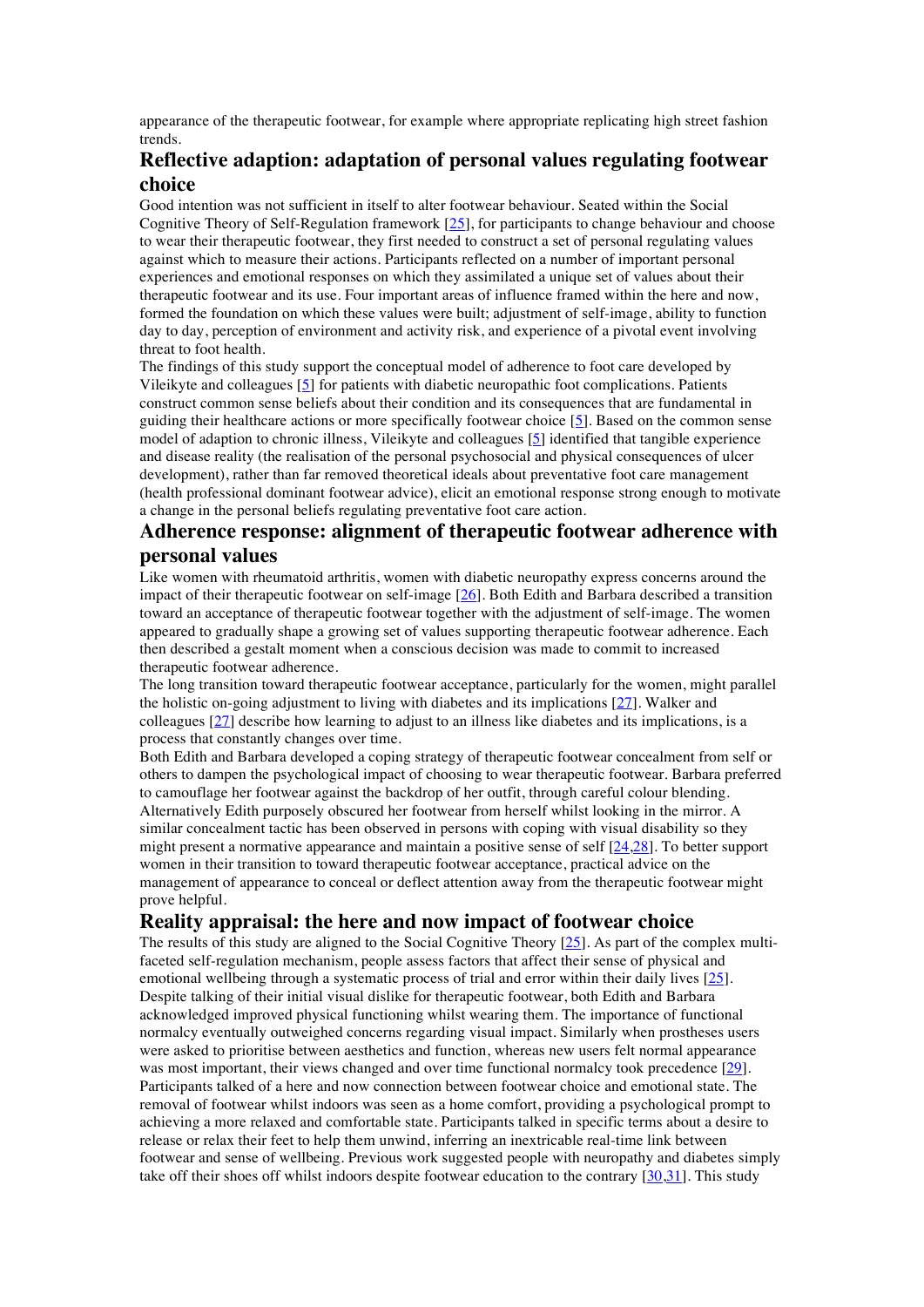provides detail of the thoughts and feelings driving this apparent knowledge-action gap. The decision to remove therapeutic footwear whilst indoors is a complex interaction of perceived immediate risk, sense of wellbeing and a common sense method of preserving therapeutic footwear for outdoor use, positioned within everyday reality.

This study supports the need for a house shoe or slipper  $[11,30]$ . However to meet the needs of people with diabetes and neuropathy and maximise adherence, we recommend that the product should give the impression of home comfort, be quick and easy to put on, suitable for use after bathing, relatively disposable and readily available.

As with all qualitative research, the findings of this study cannot be generalised to the wider population. Rather the intentional use of a small but specific sample is suited to providing a greater depth of understanding and insight into individual idiosyncrasies. The aim of qualitative research is to improve our understanding of complex issues; it is not concerned with prevalence or incidence. Therefore when using IPA to fully explore in detail the particular thoughts and feelings of the people purposively sampled it was important that the sample size remained small scale in order to do justice to the rich and plentiful data. The findings are useful because they relate to and resonate with people from a similar population sharing a similar life experience. Understanding individual perceptions about footwear usage is of particular value in informing the generation of new ideas to improve footwear adherence strategies targeted at people with diabetes.

#### **Practical implications**

Participants' decisions to choose to wear therapeutic footwear were influenced by their perception of immediate risk of ulceration. Rather than talking to diabetic people about adhering to footwear advice it might be helpful for professionals and diabetic people to reflect on how they might use their therapeutic footwear to control and reduce the risk of foot ulceration. Participants were also more inclined to choose to wear their therapeutic footwear if they perceived it to benefit their personal wellbeing. Wearing therapeutic footwear might be more acceptable to people with diabetes and neuropathy if it is not viewed as an additional burden of their condition, but instead as a vehicle for functional normalcy.

Although this was a small sample, careful and detailed identification of the personal perspectives and meanings associated with living at risk of diabetic neuropathic foot ulceration, offers the potential to theorize about how therapeutic footwear might be improved for those particular people and those like them.

Therapeutic footwear design could be made more desirable if normalised to more closely reflect high street fashion trends (for example incorporating on trend colours and detailing), whilst maintaining the therapeutic objective. Current basic footwear education might be enhanced through the use of expert patients with personal experience of foot ulceration, who can talk through the implications of foot ulceration and share their thinking behind the decision to wear therapeutic footwear. Practical tips on appearance management might make therapeutic footwear appear more feasible to women. For example, the use of concealment or deflection techniques to reduce the visual impact of therapeutic footwear on their self-image, might be worthy of consideration. We recommend that the provision of therapeutic house shoes or slippers, in addition to therapeutic footwear, might better meet the needs of people with diabetes and neuropathy. However, to be useful, we believe that the product would need to meet the following criteria; lightweight, made of comforting materials, quick and easy to put on, suitable for use after bathing, relatively disposable and readily available.

#### **Future research**

Given the importance of the use of recommended therapeutic footwear in reducing the risk of neuropathic foot ulceration, future research is needed to explore the transferability of these results. We suggest that the in-depth information gained from this small study could be useful for informing the design of a larger scale study. Moreover further work is needed to develop an individualised therapeutic footwear provision and education strategy. Research in this area would benefit from focusing on empowering patients to use therapeutic footwear as foot protection in the 'here and now'. Go to:

## **Conclusion**

The personal values driving participants' adherence to wearing therapeutic footwear constantly evolved as they adapted to the daily reality of living with diabetic peripheral neuropathy. Participants were aware of the need to protect their feet from damage by using therapeutic footwear, but they chose to moderate and personalise their adherence behaviour to fit their perceived level of ulceration risk, to save their footwear from wear and tear, to enhance their sense of physical and emotional wellbeing, and to maintain functional and social normalcy.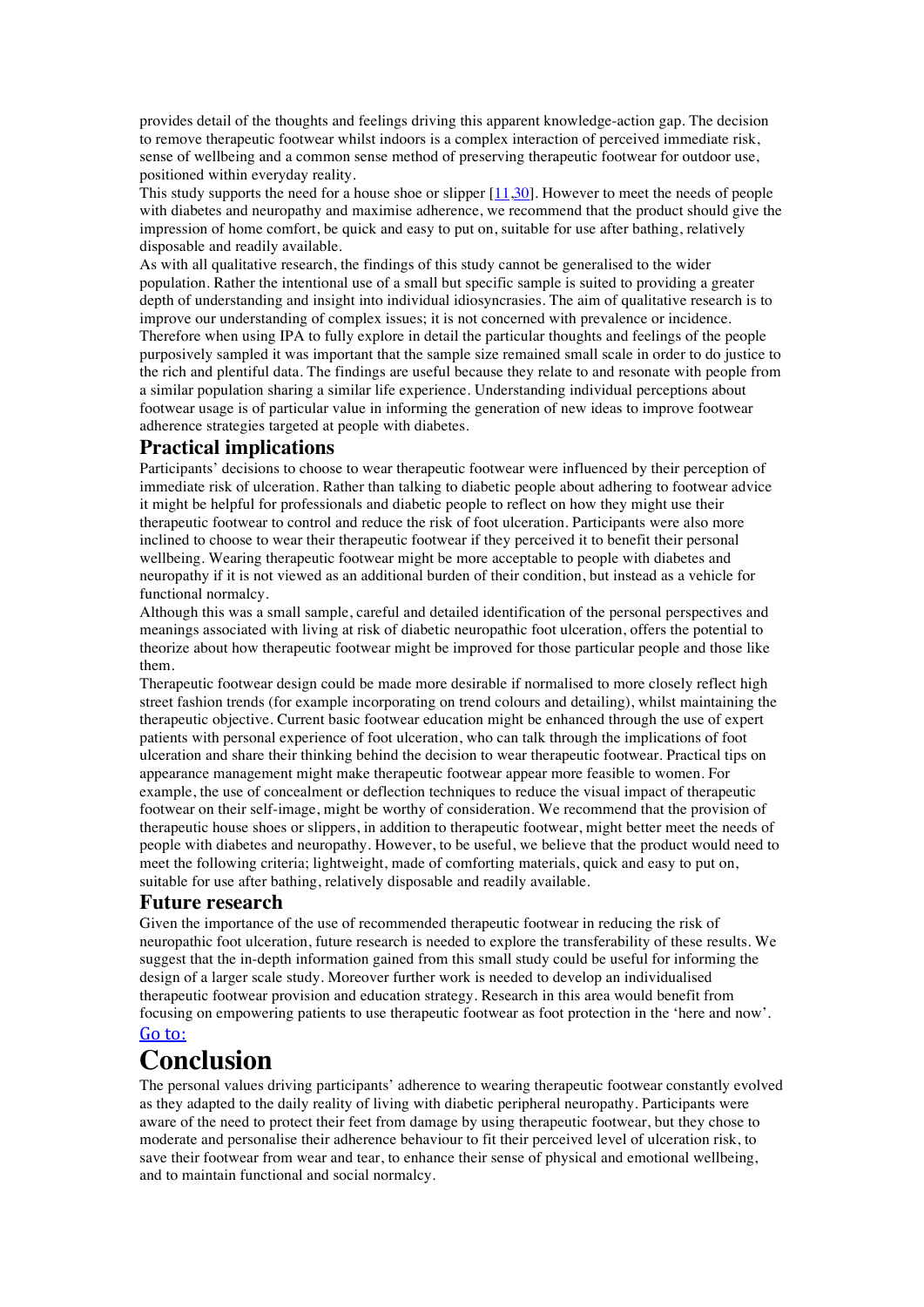#### Go to:

# **Competing interest**

The authors declared no potential conflicts of interest with respect to the research, authorship, and/or publication of this article.

The authors disclosed receipt of the following financial support for the research of this article: A CAT Clinical Lectureship Fellowship awarded by the National Institute of Health Research.

### Go to:

# **Authors' contribution**

JP conceived and designed the study, conducted the interviews, extracted and analysed the data and produced the first and final draft. AR participated in the development of the study design, the interpretation and analysis of data, the review of academic content, the production of the initial draft and edited the final draft. GB and JM participated in the development of the research design, critically reviewed the academic content and participated in producing the final draft. All authors read and approved the final manuscript.

#### Go to:

# **Authors' information**

JP is a NIHR Clinical Research Fellow and Podiatrist at the University of Plymouth, UK, AR is an Associate Professor in Occupational Therapy at the University of Plymouth, UK, GB, is a Diabetes Specialist Podiatrist at Derriford Hospital Plymouth, UK, JM, is a Professor and Chair in Rehabilitation at the University of Plymouth, UK.

#### Go to:

# **Supplementary Material**

Additional file 1: Interview schedule. Click here for file(15K, docx) Go to:

# **Acknowledgements**

This report is independent research arising from a NIHR CAT Clinical Lectureship Fellowship supported by the National Institute for Health Research.

The content presents independent research funded by the National Institute for Health Research (NIHR). The views expressed are those of the author(s) and not necessarily those of the NHS, the NIHR or the Department of Health.

#### Go to:

# **References**

- 1. Chen L, Magliano DJ, Zimmet PZ. The worldwide epidemiology of type 2 diabetes mellitus-present and future perspectives. Nat Rev Endocrinol. 2012;8(4):228-236. [PubMed]
- 2. Wild S, Roglic G, Green A, Sicree R, King H. Global prevalence of diabetes. Estimates for the year 2000 and projections for 2030. Diabetes Care. 2004;27(5):1047-1053. doi: 10.2337/diacare.27.5.1047. [PubMed] **[Cross Ref]**
- 3. Singh N, Armstrong DG, Lipsky BA. Preventing foot ulcers in patients with diabetes. J Am Med Assoc. 2005;293(2):217-228. doi: 10.1001/jama.293.2.217. [PubMed] [Cross Ref]
- 4. Goodridge D, Trepman E, Embil JM. Health-related qualtiy of life in diabetic patients with foot ulcers: literature review. J Wound Ostomy Continence Nurs. 2005;32(6):368-377. doi: 10.1097/00152192-200511000-00007. [PubMed] [Cross Ref]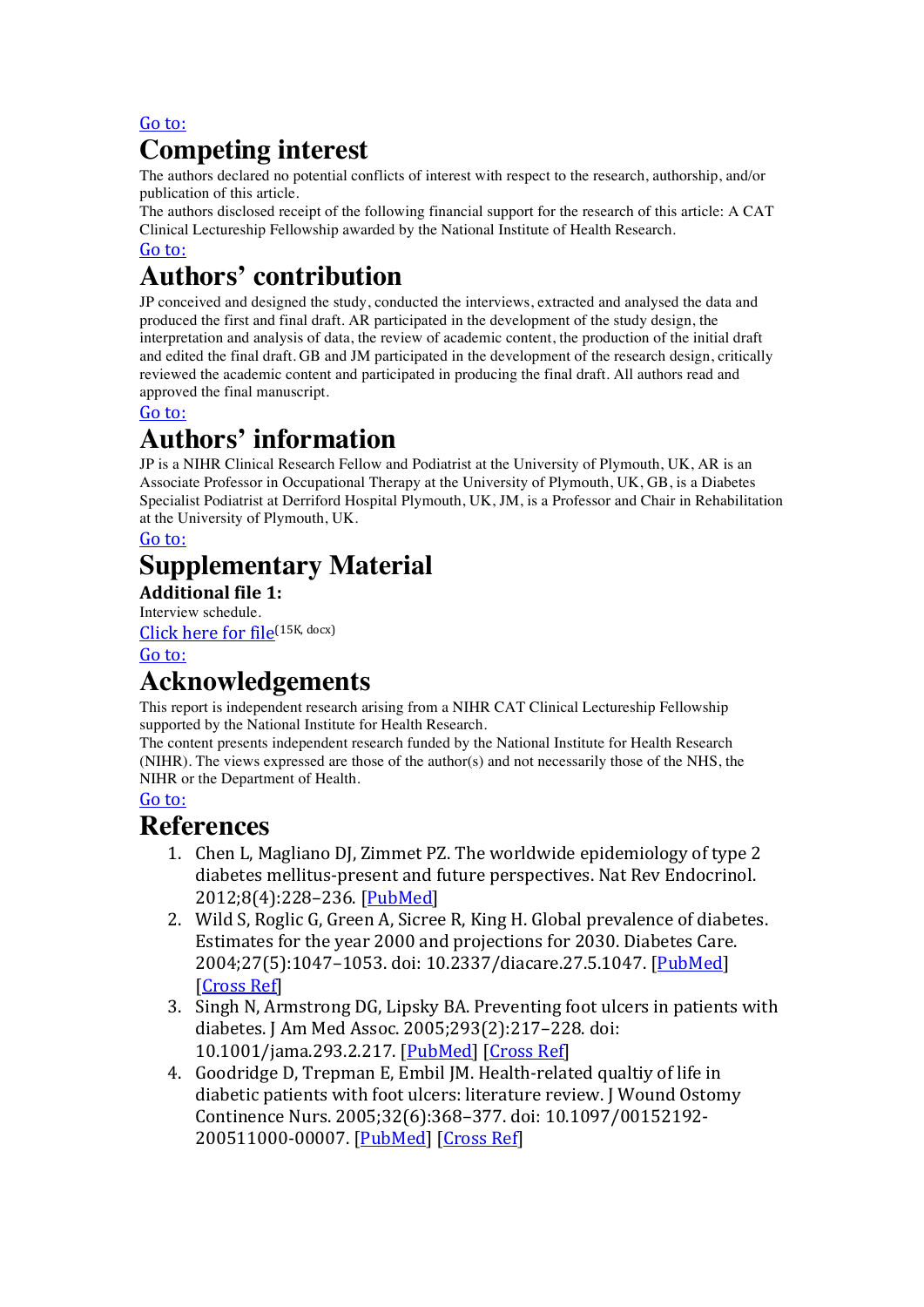- 5. Vileikyte L, Rubin R, Leventhal H. Psychological aspects of diabetic neuropathic foot complications: an overview. Diabetes Metab Res Rev. 2004;20(Suppl 1):S13-S18. [PubMed]
- 6. Aldler A, Boyko E, Ahroni J, Smith D. Lower extremity amputation in diabetes; the independent effects of peripheral vascular disease, sensory neuropathy and foot ulcers. Diabetes Care. 1999:22:1029-1035. doi: 10.2337/diacare.22.7.1029. [PubMed] [Cross Ref]
- 7. Ramsey S, Newton K, Blough D, McCulloch D, Sandhu N, Reiber G, Wagner E. Incidence, outcomes and cost of foot ulcers in patients with diabetes. Diabetes Care. 1999;22(3):382–387. doi: 10.2337/diacare.22.3.382. [PubMed] [Cross Ref]
- 8. Abbott C, Vileikyte L, Williamson S, Carrington A, Boulton A. Multicenter study of the incidence of and predictive risk factors for diabetic neuropathic foot ulceration. Diabetes Care. 1998;21(7):1071-1075. doi: 10.2337/diacare.21.7.1071. [PubMed] [Cross Ref]
- 9. Paton J, Bruce G, Jones R, Stenhouse E. Effectiveness of insoles used for the prevention of ulceration in the neuropathic diabetic foot: a systematic review. J Diabetes Complicat. 2011;25(1):52-62. doi: 10.1016/j.jdiacomp.2009.09.002. [PubMed] [Cross Ref]
- 10. Chantelau E. Haage P. An audit of cushioned diabetic footwear: relation to patient compliance. Diabet Med. 1994;11(1):114-116. doi: 10.1111/j.1464-5491.1994.tb00240.x. [PubMed] [Cross Ref]
- 11. Macfarlene D, Jensen J. Factors in diabetic footwear compliance. J Am Podiatr Med Assoc. 2003;93(6):485-491. [PubMed]
- 12. Knowles E, Boulton A. Do people with diabetes wear their prescribed footwear? Diabet Med. 1996;13:1064–1068. doi: 10.1002/(SICI)1096- 9136(199612)13:12<1064::AID-DIA253>3.0.CO;2-#. [PubMed] [Cross Ref]
- 13. Waaijman R, Keukenkamp R, de Haart M, Polomski W, Nollet F, Bus S. Adherence to wearing prescription custom-made footwear in patients with diabetes at high risk for plantar foot ulceration. Diabetes Care. 2013;36(6):1613-1618. doi: 10.2337/dc12-1330. [PMC free article] [PubMed] [Cross Ref]
- 14. Manen M van, editor. Researching the Lived Experience. New York: SUNY Press: 1990.
- 15. Johnson M, Newton P, Goyder E. Patient and professional perspectives on prescribed therapeutic footwear for people with diabetes: a vignette study. Patient Educ Couns. 2006;64(1-3):167-172. [PubMed]
- 16. Zoffmann V, Kirkevold M. Realizing empowerment in difficult diabetes care: a guided self-determination intervention. Oual Health Res. 2012;22(1):103-118. doi: 10.1177/1049732311420735. [PubMed] [Cross Ref]
- 17. Sulway M, Tupling H, Webb K, Harris GF. New techniques for changing compliance in diabetes. Diabetes Care. 1980;3(1):108-111. doi: 10.2337/diacare.3.1.108. [PubMed] [Cross Ref]
- 18. Rosenbek Minet L, Lonvig E, Henriksen J, Wagner L. The experience of living with diabetes following a self-management program based on motivational interviewing. Qual Health Res. 2011;21(8):1115–1126. doi: 10.1177/1049732311405066. [PubMed] [Cross Ref]